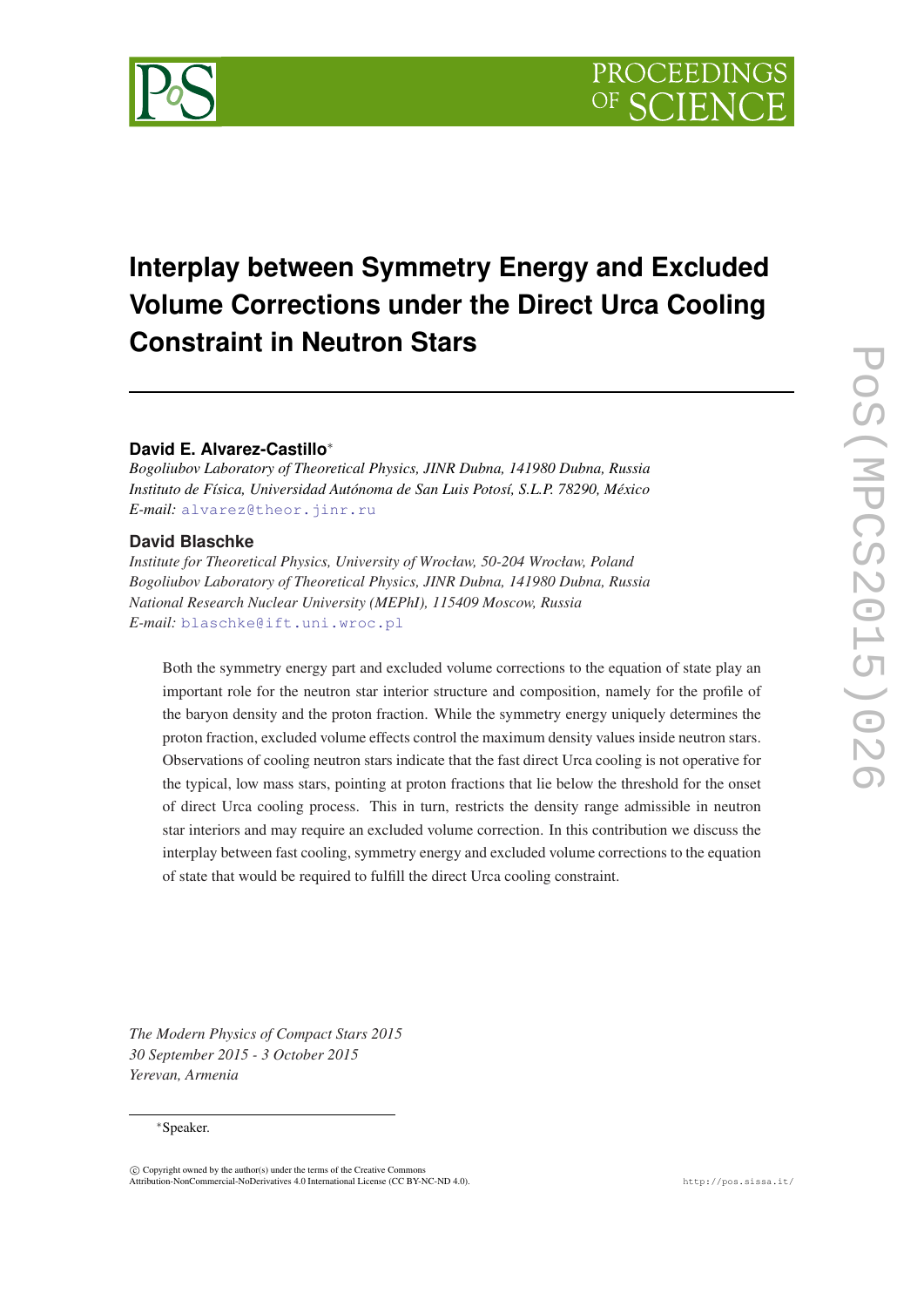#### <span id="page-1-0"></span>1. Introduction

Astronomical observations of neutron stars (NS) provide a way to test our knowledge of nuclear matter properties at high densities such as the equation of state (EoS). They allow to derive constraints on their theoretical description by microscopic approaches. Basic quantities like mass, radius, moment of inertia, cooling rates are of special interest for this purpose. Of great importance is the density dependent nuclear symmetry energy  $E_s(n)$ , a quantitiy that determines the properties of isospin asymmetric atomic nuclei and, of course, the composition of neutron star interiors. It is best determined from isobaric analog states (IAS) of nuclei [\[1\]](#page-8-0) at the reference density  $n = n^* \sim 2/3$  *n*<sub>0</sub> where the saturation density  $n_0 = 0.15$  fm<sup>-3</sup> is the value one would extrapolate for atomic nuclei of infinite size. Other laboratory experiments for determining the nuclear symmetry energy include measurements of the nuclear polarizability [[2](#page-8-0)], parity violation in electron scattering on nuclei [[3](#page-8-0)], but also measurements of nuclear masses [\[4\]](#page-8-0), giant dipole resonances [[5](#page-8-0)] and others (for an exhaustive review, see [\[6,](#page-8-0) [7\]](#page-8-0)).

For pure hadronic neutron stars (composed of neutrons, protons, electrons and muons only), it is the symmetry energy functional that determines the proton content in their interiors. Moreover, the proton fraction *x* can trigger a rapid cooling by the direct Urca (DU) process  $n \rightarrow p + e^- + \bar{v}_e$ if it overcomes the threshold  $x_{DU}$  for the onset of this process [[8](#page-8-0)]. Observational evidence [[9](#page-8-0)] shows that typical NS (with masses in the range of  $1.4...1.6 M_{\odot}$ ) do not cool by this extremely fast process, since otherwise one could not explain the observation of a broad spectrum of surface temperatures for neutron stars with an age exceeding  $\sim 10^3$  years. This demonstrates the importance of the DU cooling process as a constraint to the EoS of NS. For a detailed discussion of the DU constraint, see [[10,](#page-8-0) [11,](#page-9-0) [12](#page-9-0)]. In this contribution, we consider a one-parameter set of symmetry energy functionals and explore how the restrictions on the variation of that parameter stemming from the DU constraint could be relaxed when allowing for *excluded volume corrections to the nuclear EoS* at supersaturation densities.

# 2.  $E_s(n)$  functional models

In order to describe infinite nuclear matter in neutron star interiors we consider the energy per particle as a functional of the baryon number density  $n = n_p + n_n$  and isospin asymmetry  $\alpha =$  $\left(n_n - n_p\right)/n$ 

$$
E_{\rm nuc}(n,\alpha) = E_0(n) + E_s(n)\,\alpha^2 + \mathcal{O}(\alpha^4) \;, \tag{2.1}
$$

which in an isospin symmetric system reduces to  $E_0(n) = E(n, \alpha = 0)$ . Introducing the proton fraction  $x = n_p/n$  the asymmetry can be written as  $\alpha = (1 - 2x)$ . In the following we consider stellar matter that consists of nucleons and leptons and we shall keep in (2.1) only the quadratic asymmetry dependence defined by  $E_s(n)$  while neglecting higher order corrections, which usually is an excellent approximation.

#### 2.1 Energy of symmetric matter

The model we choose in this work for the description of the energy  $E_0(n)$  of uniform, infinite, symmetric nuclear matter is based on a generalized relativistic density functional approach using the "DD2" parametrization given in Ref. [\[13](#page-9-0)]. It fulfills all basic constraints from nuclear structure.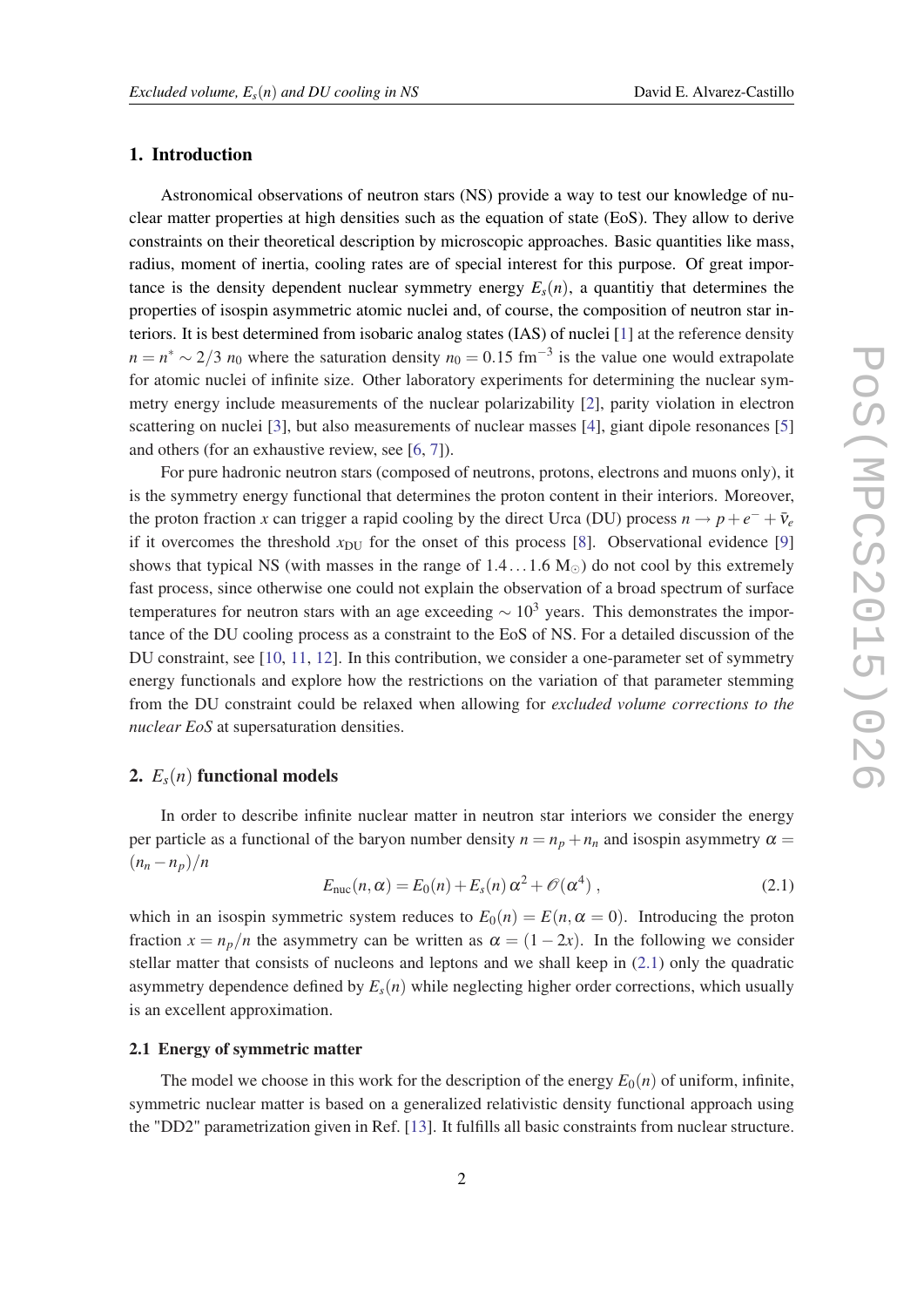<span id="page-2-0"></span>It is also in accordance with the rather stringent constraint that the predicted maximum NS mass should be not less than that of the most massive pulsars for which masses  $M \sim 2 \text{ M}_{\odot}$  have been observed [[14,](#page-9-0) [15](#page-9-0)].

#### 2.2 Symmetry energy

In this study we discuss two classes of symmetry energy functionals that both are in agreement with constraints from nuclear structure and that have already been successfully applied to the description of neutron stars, see also Ref. [[16\]](#page-9-0).

The first one is obtained from extending the DD2 model by varying the density dependence of the ρ-meson coupling to nucleons and then extracting the resulting symmetry energy functional  $E_s(n)$ . The variations defined in [[17\]](#page-9-0) were applied there for studies of the neutron skin thickness of heavy nuclei and of core-collapse supernova evolution [[18\]](#page-9-0). They predict a sufficiently gentle rise of  $E_s(n)$  at supersaturation densities which is not in conflict with the DU constraint [\[16](#page-9-0)]. Therefore we do not consider the DD2 based class of symmetry energies further in this contribution.



Figure 1: *Left panel:* Symmetry energy as a function of baryon density for the MDI-type ansatz (2.2) compared to the IAS constraint [[1\]](#page-8-0). Red circles located in the low density region correspond to an experimental determination of the symmetry energy in collisions of asymmetric nuclei [\[21](#page-9-0), [22\]](#page-9-0). *Right panel:* Proton fraction as a function of baryon density for the MDI-type ansatz (2.2) compared to the proton fraction threshold of the direct Urca process.

To study the effects of the symmetry energy at high densities we base our description on the behaviour following from the MDI-type [\[19](#page-9-0), [20\]](#page-9-0) power-law ansatz

$$
E_s(n) = E_s^*(n/n^*)^{\gamma} \ . \tag{2.2}
$$

The three parameters are fixed from constraints obtained recently by Danielewicz and Lee [[1](#page-8-0)] by analysing IAS of nuclei. The reference density is found to be  $n^* = 0.105$  fm<sup>-3</sup> where the symmetry energy is  $E_s^* = E_s(n^*) = 25.7$  MeV. According to the IAS constraint [\[1\]](#page-8-0) there is a rather narrow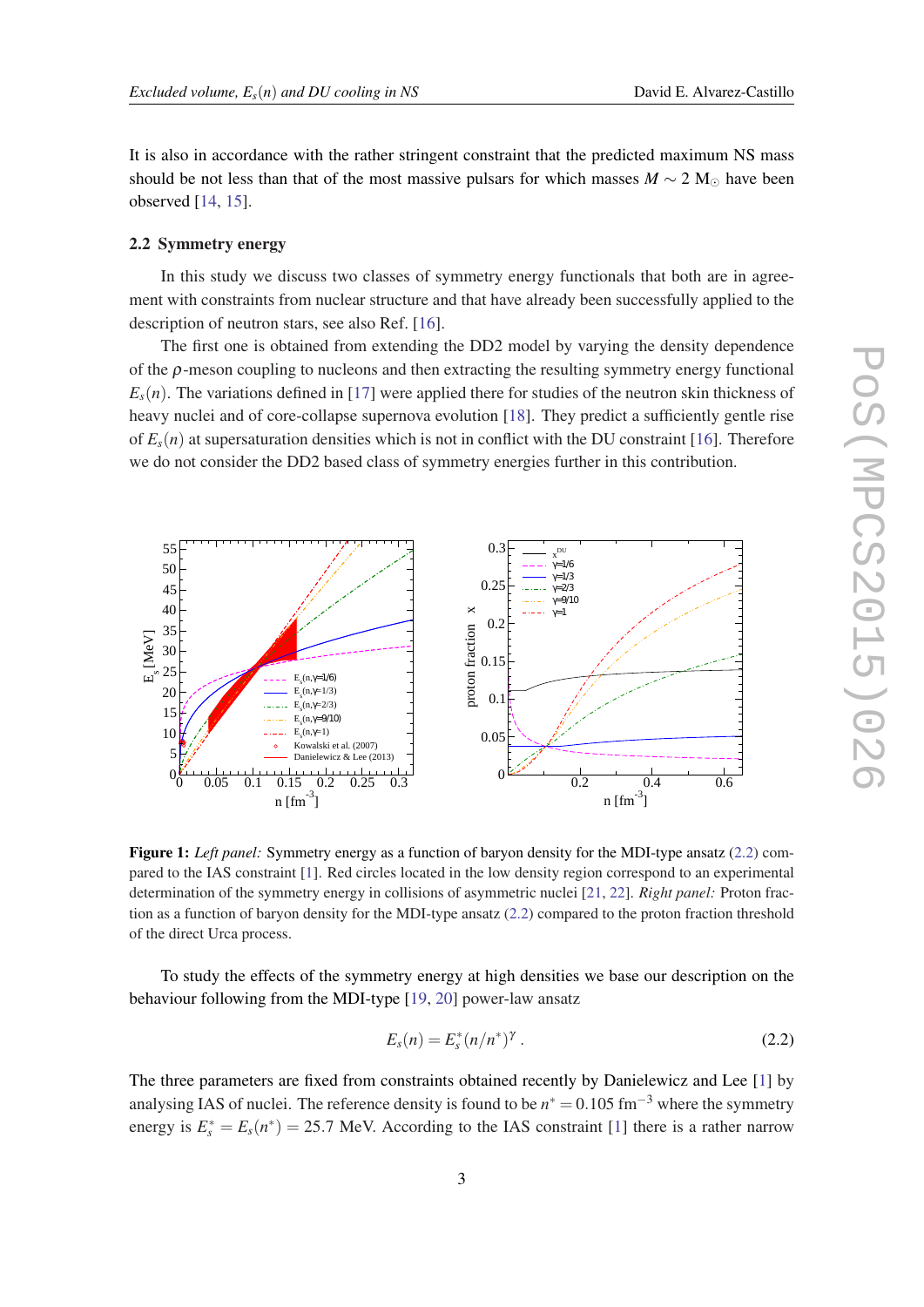<span id="page-3-0"></span>error band in the density range  $0.04 < n/\text{fm}^{-3} < 0.16$  shown by the red, shaded area in the left panel of Fig. [1.](#page-2-0) In the same panel we show the symmetry energy [\(2.2\)](#page-2-0) where the exponent  $\gamma$  is chosen in the range  $1/6 < \gamma < 1$ . We would like to note that recently the fusion probabilties measured in experiments for the synthesis of superheavy elements were used for the first time to constrain the density dependence of the MDI-type symmetry energy employed in their theoretical description to the narrower region  $1/2 < \gamma < 1$  [\[23](#page-9-0)].

The symmetry energy parameter is defined as  $S = E_s(n)|_{n=n_0}$ , and due to the proximity of the saturation density  $n_0$  and the reference density  $n^*$  an approximately linear dependence for  $S(\gamma)$  is obtained, see the left panel of Fig. 2.



**Figure 2:** MDI-type symmetry energy properties. Left panel: Dependence of the symmetry energy  $S =$  $E_s(n_0)$  on the parameter  $\gamma$ . *Right panel:* Threshold density  $n_{\text{DU}}$  for the onset of the DU cooling process as a function of the parameter γ. The  $n_{\text{DU}}$  value is solely determined by  $E_s(n)$  in NS matter.

#### 2.3 Direct Urca process constraint

The MDI-type symmetry energy functional introduced in the previous section serves to solve for the proton and muon fractions under neutron star constraints (for details see, e.g., [\[16](#page-9-0)] or the textbook [[24\]](#page-9-0)). As it has been already mentioned, the proton fraction plays an important role in the neutron star phenomenology, in particular since it dictates whether the DU process  $n \rightarrow p + e + \bar{v}_e$ can occur or not [\[8\]](#page-8-0). Once the NS central density  $n_c$  exceeds the critical value  $n_{\text{DU}}$  for which holds that  $x(n_{\text{DU}}) = x_{\text{DU}}(n_{\text{DU}})$ , this fastest neutrino cooling process starts operating and causes a dramatic drop of the NS core temperature. Typical timescales for the cooling wave from the core to reach the surface are about 100 years. Then, for the case of DU cooling, the photon luminosity of the star drops down rapidly, turning the star practically invisible. We do not expect this process to be operative in typical, not too massive neutron stars since we observe cooling neutron stars much older than 1000 years with surface temperatures that are not compatible with this fast DU cooling (see [[10,](#page-8-0) [12\]](#page-9-0) for a detailed discussion on the DU process constraint). To understand the DU threshold condition we look at the triangle inequality for the Fermi momenta of neutron, proton and electron involved in the process (neutrino momenta can be safely neglected since they are orders of magnitude smaller) leading to the condition

$$
n_n^{1/3} < n_p^{1/3} + n_e^{1/3} \tag{2.3}
$$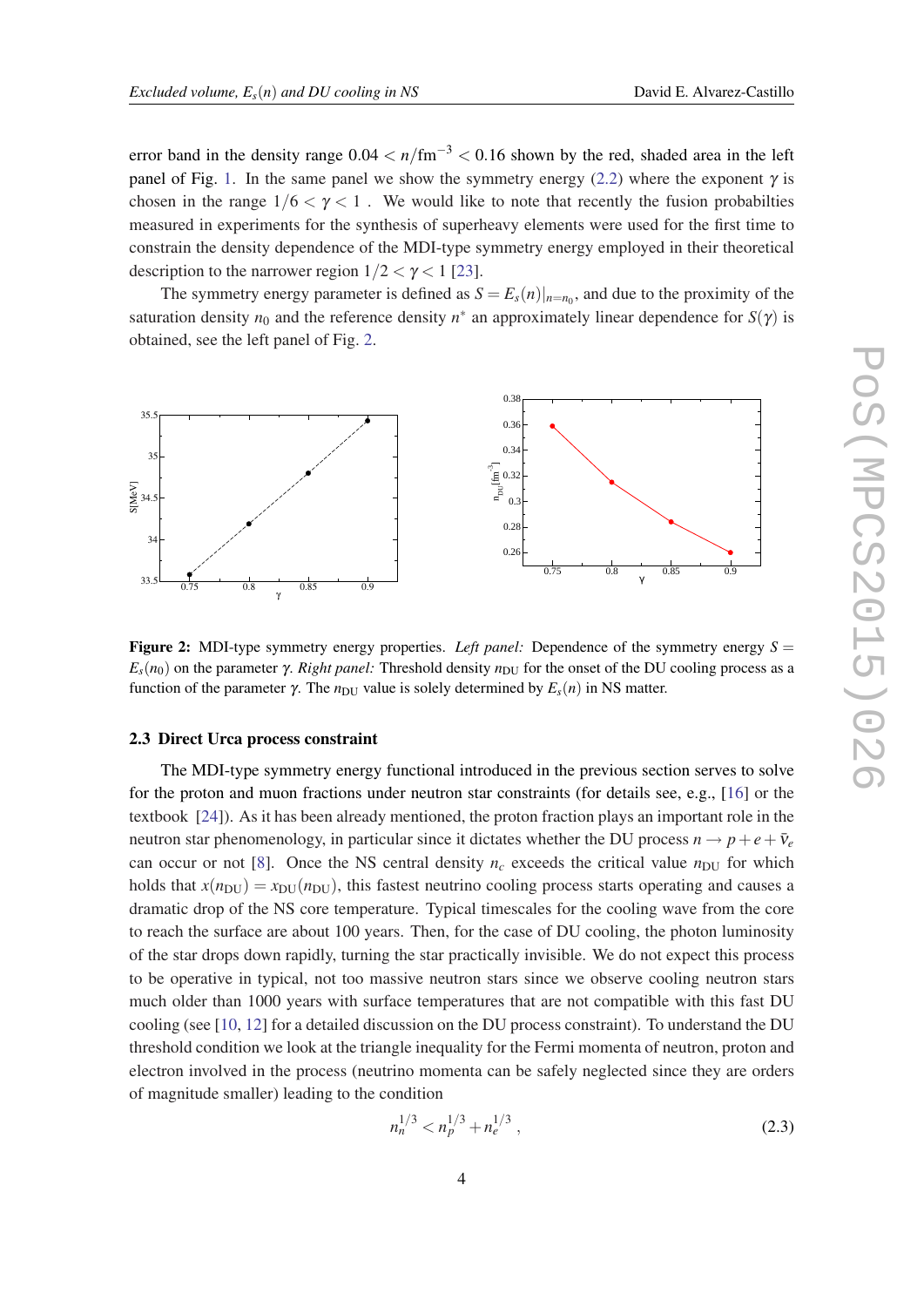$$
x > 1/{1 + (1 + (n_e/(n_e + n_\mu))^{1/3})^3}.
$$
 (2.4)

For low densities where electrons are the only lepton species one easily recovers the classical result for the DU threshold without muons  $x_{\text{DU}} = 1/9 = 11.1\%$  [\[8\]](#page-8-0). The density dependence of the DU threshold is obtained by inserting the density dependent muon fraction  $x<sub>µ</sub>(n)$  into Eq. (2.4); the result is shown in Fig. [1](#page-2-0) (right panel). The stiffness of the symmetry energy for the MDI-type models is strongly dependent on the  $\gamma$  parameter. We can see from the right panel of Fig. [2](#page-3-0) that for all  $\gamma \geq 3/4$  the DU constraint is violated already for densities below  $\sim 2.4 n_0 = 0.36$  fm<sup>-3</sup>. The question arises: What values of  $n<sub>c</sub>$  can one meet in NS of a certain mass not exceeding a typical value? The answer to this question shall depend on the neutron star EoS, in particular on its stiffness. In order to systematically study this dependence, we will consider a stiffening of the high-density EoS by an excluded volume for baryons.

#### 2.4 Excluded volume correction to the EoS

Our choice of EoS for the neutron star description is the density dependent relativistic meanfield EoS "DD2" [\[13](#page-9-0), [25](#page-9-0)]. We implement the excluded volume correction as it is a means to account for an effect of the quark substructure of nucleons which leads to the repulsive quark Pauli blocking interaction in hadronic matter [\[26](#page-9-0), [27](#page-9-0)]. This correction as described in Ref. [\[28](#page-9-0)] results in a stiffening the EoS at supersaturation densities while remaining in accordance with experimental constraints below and around saturation. The details of the formulation of the excluded volume modification of this class of EoS models can be found in Ref. [[28](#page-9-0)]. Here we use the available volume fraction  $\Phi(n) = 1 - v_{ex}n$  with the excluded volume parameter  $v_{ex} = 1/n_x$ , where  $n_x$  is the closest packing density. This approach has already been implemented in the description of the hadronic part of hybrid star EoS, as presented in [[29](#page-9-0), [30,](#page-9-0) [31\]](#page-9-0). The possible consequences of implementing a stiffening of the EoS at supersaturation densities in core-collapse supernova simulations has recently been studied in Ref. [\[32](#page-9-0)].

It is important to mention that for finite  $n<sub>x</sub>$  the hadronic EoS becomes acausal at densities *n* ∼ *n<sub>x</sub>*. This problem, however, is cured in a physical way by allowing for a phase transition to quark matter in the NS interior which is another inevitable consequence of the quark substructure of baryons. Furthermore, when the excluded volume correction is introduced in the description of hybrid star configurations, this approach serves to solve several problems like masquerades, reconfinement of quark matter at high densities and, the hyperon puzzle, as described in [[33\]](#page-9-0).

### 2.5 The neutron star mass-radius and mass-central density relations

Above we have defined a family of EoS ([2.1\)](#page-1-0) for asymmetric nuclear matter with two free parameters: γ for the stiffness of the symmetry energy  $E<sub>s</sub>(n)$  and  $v<sub>ex</sub>$  for the stiffness of the EoS of symmetric matter  $E_0(n)^1$ . When augmented with the EoS for leptons  $E_{\text{lep}}(n)$  and under fulfillment

 $1$ Our assumption that the excluded volume is isospin independent could be relaxed in a refined calculation which would the modify the results in Figs. 3-5 quantitatively.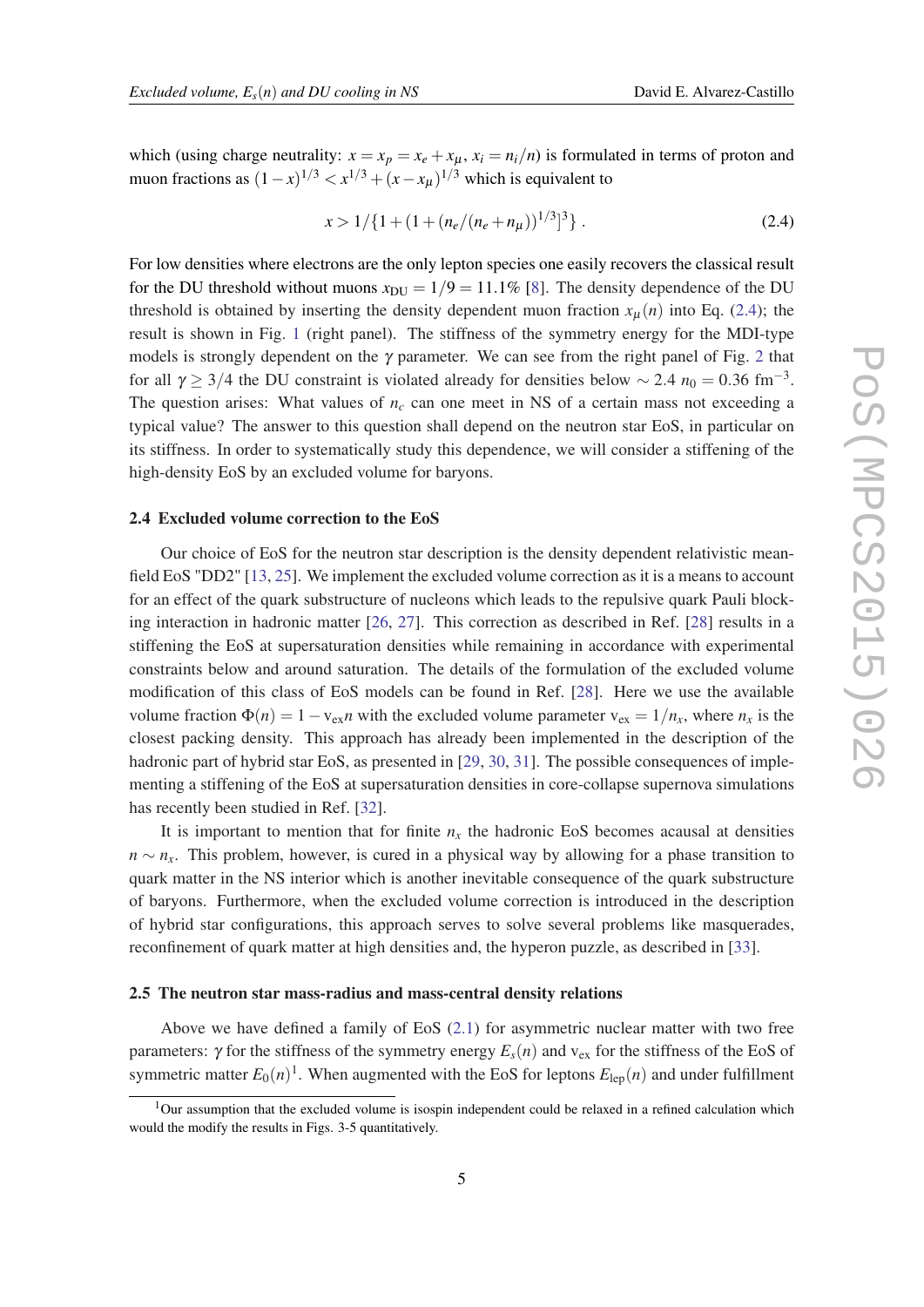<span id="page-5-0"></span>of the NS constraints (for which electric charge neutrality and β-equilibrium conditions determine the density dependent particle fractions  $x(n)$ ,  $x_e(n)$  and  $x_u(n)$ )

$$
E(n) = \varepsilon(n)/n = E_{\text{nuc}}(n) + E_{\text{lep}}(n) , \ \ P(n) = n^2(dE(n)/dn) . \tag{2.5}
$$

With these inputs the NS structure can be obtained by solving the Tolman-Oppenheimer-Volkoff (TOV) equations [\[34](#page-9-0), [35\]](#page-9-0) for the hydrodynamic stability of static, spherically symmetric bodies in the framework of general realitivity

$$
\frac{dP(r)}{dr} = -\frac{GM(r)\varepsilon(r)}{r^2} \frac{[1+P(r)/\varepsilon(r)] [1+4\pi r^3 P(r)/M(r)]}{[1-2GM(r)/r]},
$$
\n(2.6)

$$
\frac{dM(r)}{dr} = 4\pi r^2 \varepsilon(r). \tag{2.7}
$$

For each initial value of central (energy) density  $n_c = n(r = 0)$  upon Runge-Kutta integration of these differential equations one gets a pair of values for the mass *M* and the radius *R* of the corresponding NS configuration. Varying  $n_c$  in the appropriate range for a given parametrization of the EoS one obtains a sequence of NS configurations defining uniquely a function  $M(R)$ , or equivalently  $M(n_c)$ . This equivalence of  $P(\varepsilon)$  and  $M(R)$  is the theoretical basis for determining the EoS of NS from sufficiently accurate simultaneous measurements of their masses and radii. For a recent discussion and present status of this issue, see [[31\]](#page-9-0) and references therein.



**Figure 3:** Solutions of the TOV equations for a MDI-type  $E_s(n)$  model with  $\gamma = 9/10$  for different values of the nucleon excluded volume  $v_{ex}$ . *Left panel:* NS mass as a function central density  $n_c$ . The vertical line marked as  $n_{\text{DU}}$  corresponds to the threshold density for the onset of DU cooling, which is reached in the center of a  $M = 1.6$  M<sub>\opdot</sub> star for all v<sub>ex</sub> values but the highest. *Right panel:* NS mass-radius relation. The dashed line joining all the diamond symbols for each mass-radius curve corresponds to  $n_{\text{DU}}$ . Neutron stars with  $M < 1.6$  M<sub>☉</sub> do not suffer from DU cooling only when  $v_{ex} > 2.4$  fm<sup>3</sup>.

In Fig. 3 we show the results of the TOV solution using the rather stiff high-density symmetry energy parametrization with  $\gamma = 9/10$  for different values of the nucleon excluded volume  $v_{ex}$ . On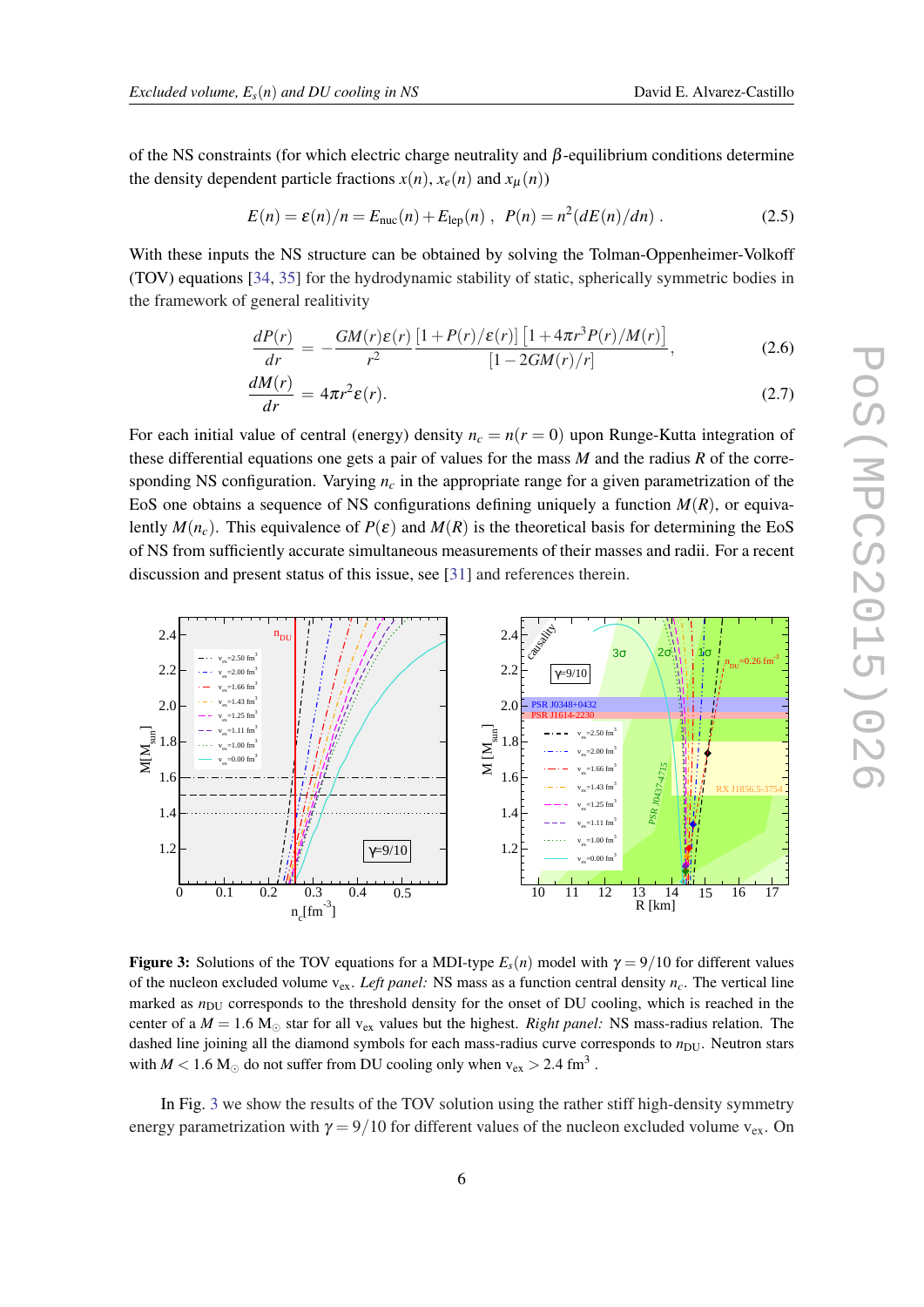<span id="page-6-0"></span>the left panel we demonstrate how stiffening the EoS by increasing  $v_{ex}$  lowers the central density for a star of given mass and increases the minimal star mass for which the DU process will become operative. These masses and corresponding radii are shown by the diamond symbols in the right panel of that figure.

In the present work we are interested in the consequences that the additional DU constraint could have on the stiffness of  $E_s(n)$  and  $E_0(n)$  in the EoS ([2.1](#page-1-0)). In Fig. 4 we show how the central densities of neutron stars depend on the stiffness of the symmetric part of the EoS for five neutron star masses: 1.25, 1.40, 1.60, 1.8, and 2.0  $M<sub>o</sub>$  as a function of the excluded volume parameter  $v_{ex}$  which controls the high-density stiffening of the  $E_0(n)$  part for the employed DD2 EoS. The two panels of Fig. 4 differ by the MDI-type symmetry energy used:  $\gamma = 2/3$  in the left panel and  $\gamma = 9/10$  in the right panel. It is clear that for low  $\gamma$  values like  $\gamma = 2/3$  (which exhibit soft  $E_s(n)$  behavior), the DU threshold is never reached so that no additional constraint for  $v_{ex}$  arises. This statement, however, has to be taken with the caveat that we have used a very stiff energy of symmetric matter  $E_0(n)$  here. For the  $\gamma = 9/10$  model the opposite conclusion applies: the DU constraint is violated in all cases except for the very lightest stars and very large excluded volumina. In order to fulfill the DU constraint for stiff  $E_s(n)$  models sufficiently large values of  $v_{ex}$  have to be chosen to keep  $n_c$  below  $n_{\text{DU}}$ .



Figure 4: Central density versus excluded volume for stars of different mass, compared to the threshold density (red solid line) for the direct Urca process.

# 3. Results and Conclusions

We have demonstrated on the example of the DD2 EoS that stiffening  $E_0(n)$  by increasing the excluded volume correction lowers the central density *n<sup>c</sup>* of a NS with given mass. We have used the class of MDI-type density dependence of the symmetry energy  $E_s(n)$  to show how increasing its stiffness lowers the threshold density  $n_{\text{DU}}$  for the onset of the DU cooling process. On this basis, requiring the DU constraint to be fulfilled, i.e. that for typical neutron stars (not exceeding a certain mass between 1.4 and 1.6  $M_{\odot}$ ) the DU cooling process will not be operative, a condition for the minimal stiffness of the of the symmetric EoS for a given symmetry energy (above the mass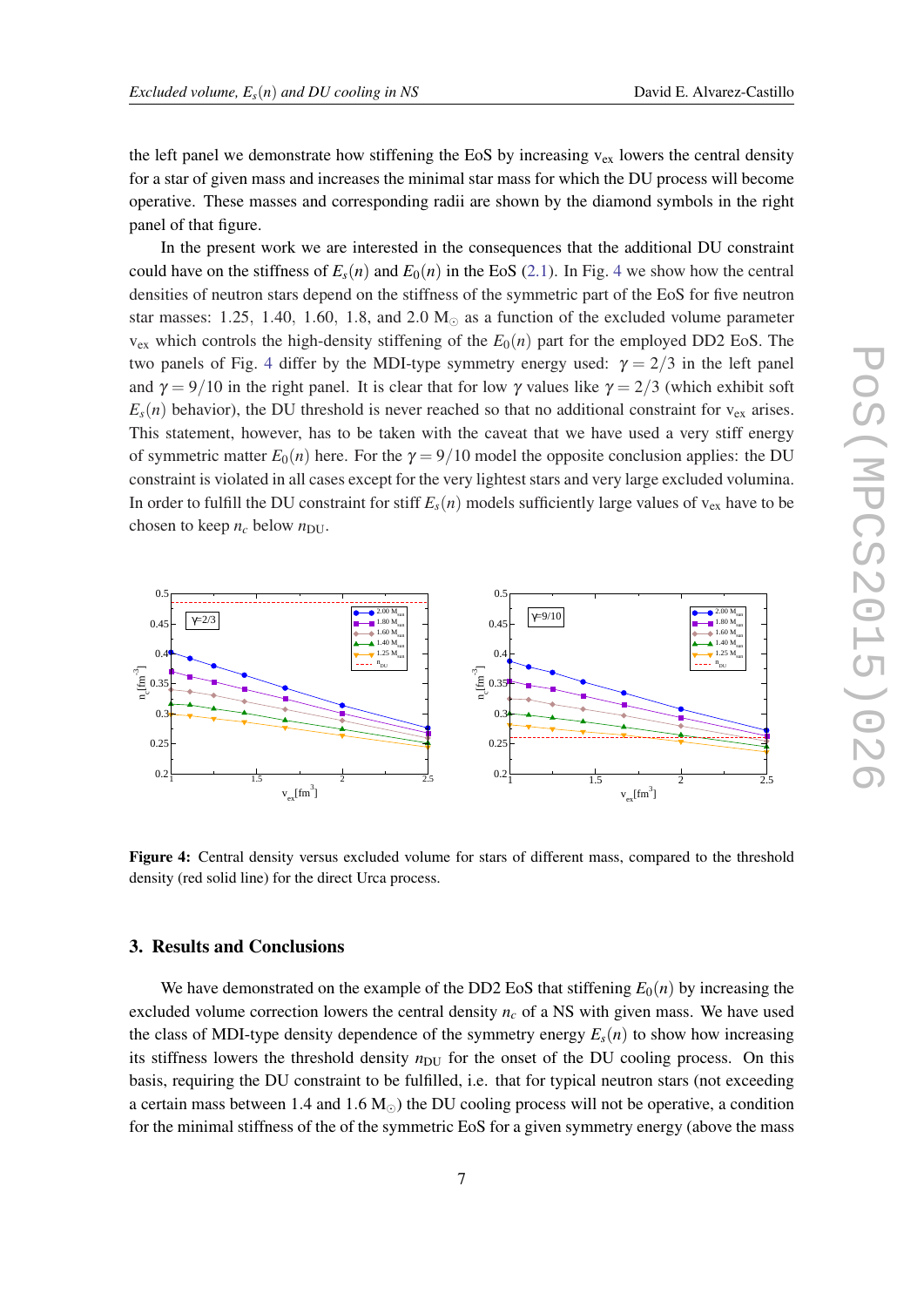dependent threshold value) has been obtained, shown in Fig. [4](#page-6-0). For the example considered in this contribution, there is an approximately linear dependence of the minimal NS radius *R* (or excluded volume  $v_{ex}$ ) and the symmetry energy *S* (or the  $\gamma$  parameter).

Below the NS mass dependent threshold value for the symmetry energy *S* the DU process will not operate even for the softest EoS in the sample and consequently there is no constraint on the excluded volume v<sub>ex</sub>. It is important to note that for softer MDI-type  $E_s(n)$  for which  $\gamma$  < 0.74, the fast DU cooling is never activated in typical stars with masses not exceeding  $1.6 M_{\odot}$ . This is due to the fact that the symmetric EoS  $E_0(n)$  for DD2 is already sufficiently stiff in order to not allow densities above  $n_{\text{DU}}$  in the center of those stars.



Figure 5: Effect of the direct Urca cooling constraint on neutron stars of different masses:  $1.4 M_{\odot}$  (filled circles), 1.5  $M_{\odot}$  (filled squares), and 1.6  $M_{\odot}$  (filled diamonds) for the MDI-type parametrization of the symmetry energy and the DD2 parametrization of the symmetric EoS. Below the values for the symmetry energy *S* (or  $\gamma$ ) indicated by vertical dotted lines and denoted as "DU thresholds for  $v_{ex} = 0$ " no constraints for radii  $R$  (or  $v_{ex}$ ) arise. The filled symbols connected with solid lines to guide the eye denote minimal radii *R* to fulfill the DU cooling constraint; numbers at the symbols denote values of  $v_{ex}$  in fm<sup>3</sup>.

The analysis of excluded volume effects carried out in this contribution complements recent studies where it was shown that:

• a stiffening of the EoS (which leads to a flattening of the density profile, as we show in Figure [3,](#page-5-0) left panel) would lead to a slowing down of the other (non-DU) cooling processes, unless this effect is compensated by modifications of the density dependence of pairing gaps [[36\]](#page-9-0).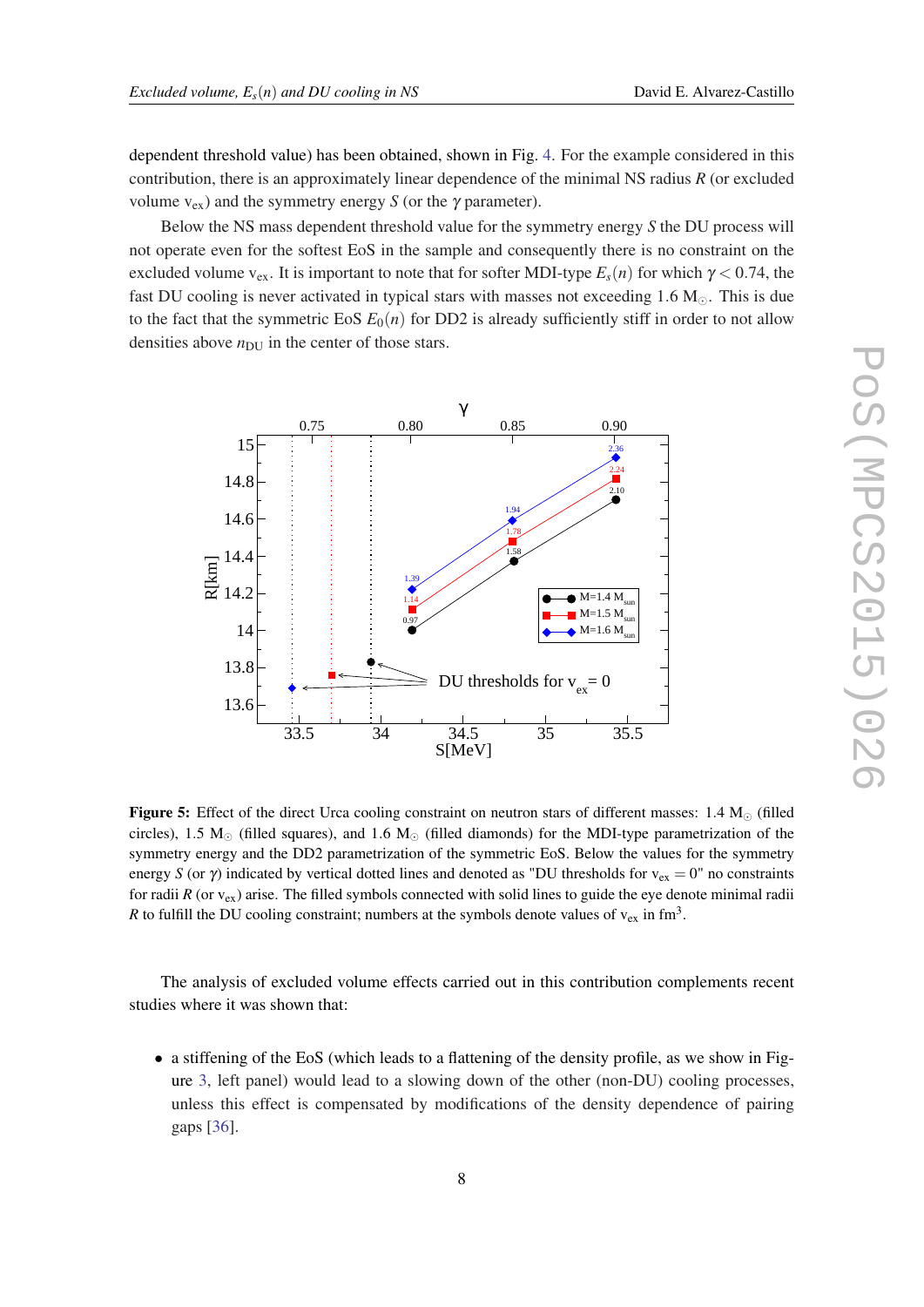- 
- <span id="page-8-0"></span>• a stiffening of the EoS (by excluded volume) allows an early onset of deconfinement, with central densities as low as 2.4 *n*<sub>0</sub>. (albeit at  $M_{\text{onset}} \sim 2 \text{ M}_{\odot}$ ) with a possibility for a disconnected stable hybrid star branch (third family, including high- mass twins) [[29,](#page-9-0) [31](#page-9-0)].
- the quark matter phase transition may thus be another solution of the DU problem whenever it occurs [\[37\]](#page-9-0), similar to the analoguous solution of the hyperon puzzle by [\[38](#page-9-0)].

We would like to remark that the above conclusions are made for the MDI-type symmetry energy functional and therefore model dependent. Regarding the  $E<sub>s</sub>(n)$  functionals, wew ould like to refer to other previous works that derive predictions of NS radii once  $E_s(n)$  is measured accurately for a broader density range around saturation [[39](#page-9-0), [40\]](#page-9-0).

There is the alternative possibility that the symmetry energy of nuclear matter has a highdensity behaviour that a priori does not allow the DU process to occur. This is the case, for in-stance, for the class of DD2-type symmetry energies introduced in [[17\]](#page-9-0). For such  $E_s(n)$  it has been demonstrated that the symmetry energy contribution to the NS EoS behaves *universal* [\[12](#page-9-0)]. For a recent detailed discussion of this conjecture, see [[16\]](#page-9-0). This would allow to extract the symmetric EoS  $E_0(n)$  from a sufficiently precise measurement of the neutron star EoS that could eventually be provided by future satellite missions such as NICER.

#### Acknowledgments

We thank the organizers of *The Modern Physics of Compact Stars 2015* for their support and hospitality. We are grateful to Stefan Typel for discussions and collaboration on the excluded volume topic and for providing the data of the excluded volume modified DD2 EoS. The work of D.B. has been supported by NCN under grant No. 2014/13/B/ST9/02621. D.E.A-C. acknowledges support from the COST Action MP1304 "NewCompStar" as well as from the Bogoliubov-Infeld (for scientific exchange between JINR Dubna and Polish Institutes) and Heisenberg-Landau (for exchange between JINR Dubna and German Institutes) programmes.

## References

- [1] P. Danielewicz and J. Lee, Nucl. Phys. A 922, 1 (2014).
- [2] X. Roca-Maza *et al.*, Phys. Rev. C 92, 064304 (2015).
- [3] S. Ban, C. J. Horowitz and R. Michaels, J. Phys. 39, 015104 (2012).
- [4] M. Kortelainen *et al.*, Phys. Rev. C **85**, 024304 (2012).
- [5] L. Trippa, G. Colo and E. Vigezzi, Phys. Rev. C **77**, 061304 (2008).
- [6] J. M. Lattimer and Y. Lim, Astrophys. J. 771, 51 (2013).
- [7] B. A. Li, A. Ramos, G. Verde and I. Vidana, Eur. Phys. J. A 50, 9 (2014).
- [8] J. M. Lattimer, M. Prakash, C. J. Pethick and P. Haensel, Phys. Rev. Lett. 66, 2701 (1991).
- [9] S. Popov, H. Grigorian, R. Turolla and D. Blaschke, Astron. Astrophys. 448, 327 (2006).
- [10] D. Blaschke and H. Grigorian, Prog. Part. Nucl. Phys. **59**, 139 (2007).